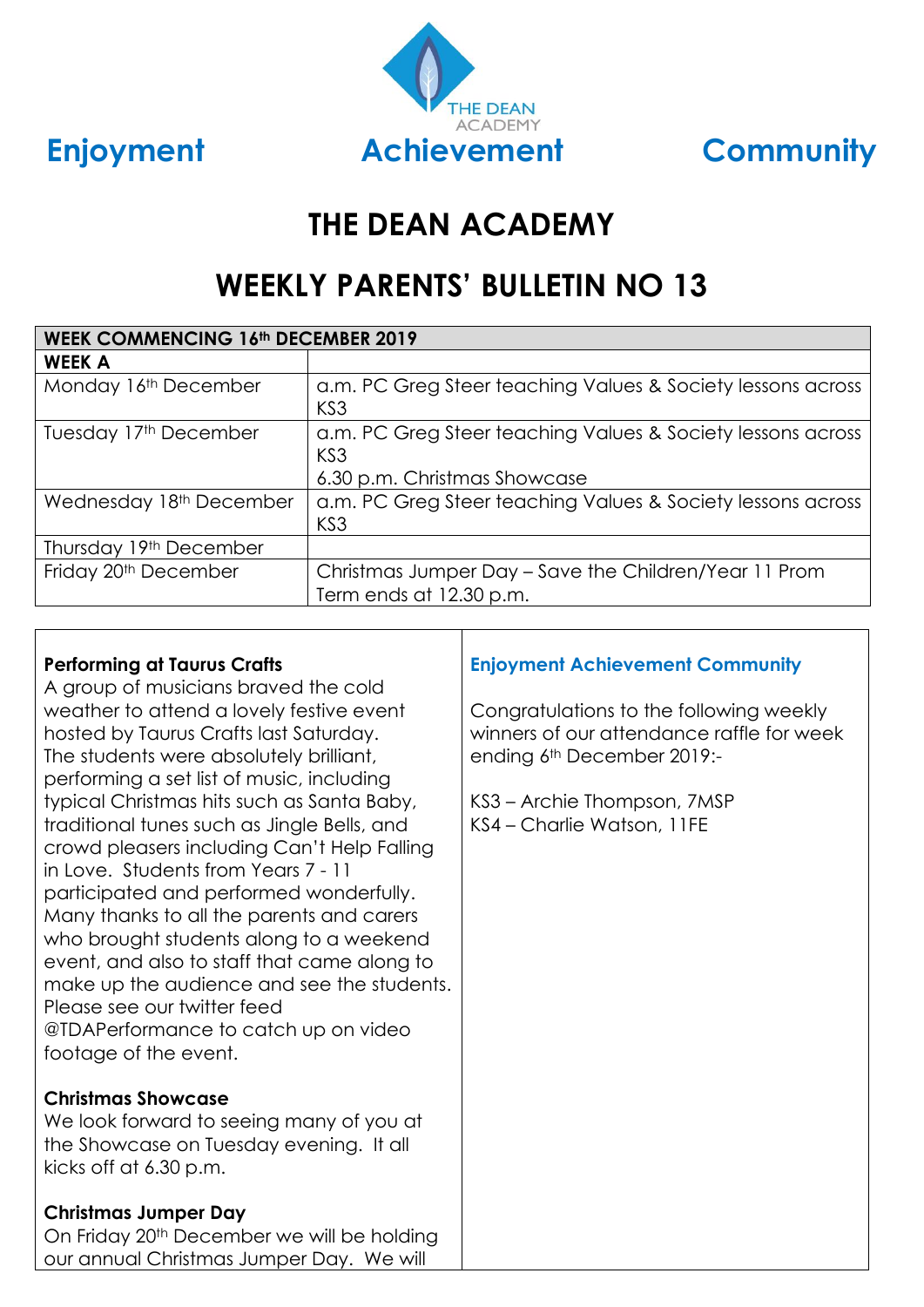raise money for Save the Children and the School Prom. We ask that students bring £1 to wear their own clothes and, if possible, a festive jumper!

#### **Prime Minister for a Day**

It's been a week full of democracy in action at the Dean Academy, with Year 10 students off timetable on Tuesday of election week discussing the question "what would you do if you were Prime Minister for a day?" Topics covered included homelessness, the prevalence of drugs in society, the financial costs of higher education and the place of misogyny in the twenty first century. Students spent an hour debating each of these topics and all staff involved commented on the high level of respect and reflection on show throughout. Well done to everyone involved; there will be small prizes for those who really shone throughout the day in the Celebration Assembly at the end of term.

Students also took part in a mock election, with the Green Party winning the vote by 44% - it was a great turnout and students were engaged in discussion about manifestos and the importance of using your right to vote all day.

### **End of Term 2/Start of Term 3**

Term 2 finishes on Friday 20<sup>th</sup> December at 12.30 p.m. The school buses will pick up students at this time. Students return to school on Monday 6<sup>th</sup> January 2020.

I wish you all a lovely break and a very Merry Christmas.

### **Tom Beveridge - Headteacher**

### **CAREERS NEWS**

### **Next Steps: Post 16 Open Evenings**

Students in Year 11 have been made aware of a series of Open Days and Evenings at local post-16 providers. It is important to start exploring options for your son or daughter next year as soon as possible, and we will do work with them in school to support this. Please be aware that some Open Evenings for Sixth Forms are soon, see below, or the school's website for information: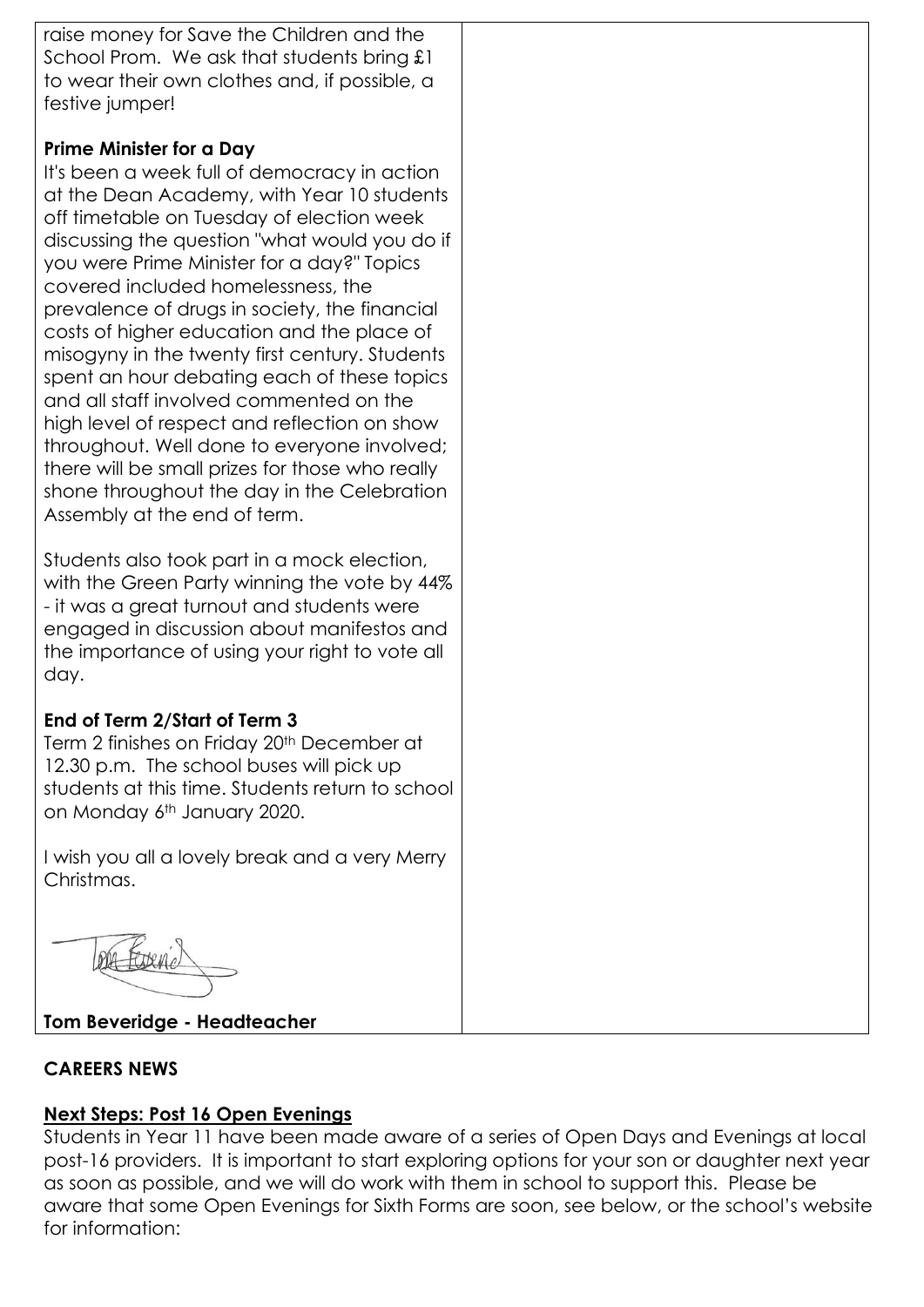The High School, Gloucester (co-educational Sixth Form) – Thursday 23rd January (5.00 – 8.30 p.m.) Sir Thomas Richs' School (co-educational Sixth Form) – Thursday 6th February (6.30 – 9.30 p.m.) Hartpury College – Saturday 11<sup>th</sup> January (booking essential on their website)

# **SCHOOL BUS INFORMATION**

Students should carry their bus passes at all times and the passes are valid for the whole year. If a pass is lost or damaged a replacement pass will cost £5.00 obtainable from Shire Hall, Gloucester only.

If you need to obtain a replacement bus pass for your child please visit: [www.gloucestershire.gov.uk/applyforabuspass](http://www.gloucestershire.gov.uk/applyforabuspass) to pay for your pass online. Replacement passes can no longer be ordered and paid for by telephone. If you need to enquire about the spare seat scheme please visit: [www.gloucestershire.gov.uk/spareseat](http://www.gloucestershire.gov.uk/spareseat)

If you are enquiring about your existing spare seat application and you have received an email receipt from Shire Hall, this means applications are currently being processed and you will be contacted by email in due course with the outcome.

Alternatively, you may be able to find the information you require by visiting the Gloucestershire County Council website: [www.gloucestershire.gov.uk/education](http://www.gloucestershire.gov.uk/education) where council information and services can be accessed 24 hours a day. If a student misses a bus or is refused travel home because they do not have their bus pass, they should come back into the school so that parents can be contacted, or arrangements can be made to get them home.

If a student forgets their bus pass, they should see Theresa Whatley, Head's PA before 12.30 p.m. on the day who will contact Shire Hall to gain permission for the student to travel home that day otherwise, they may be refused travel home.

### **UNIFORM**

A reminder for parents that our school uniform and PE kit are compulsory for all students. Please see the school website for full details of the school uniform and PE kit. [www.thedeanacademy.org](http://www.thedeanacademy.org/)

**Our uniform suppliers are:-** Trutex Schoolwear, 99 Northgate Street, Gloucester, GL1 2AA, Tel No: 0845 521 0645, [www.gloucester.trutex.com](http://www.gloucester.trutex.com/)

**PE Kit is available from:** Macron Store, Unit 2.2, Barnwood Point, Corinium Avenue, Gloucester, GL4 3HX Tel No: 01452 386400, [www.macronstoregloucester.com](http://www.macronstoregloucester.com/)

# **FREE SCHOOL MEALS**

Apply online for Free School Meals. Check to see if you are eligible. [www.gloucestershire.gov.uk/freeschoolmeals](http://www.gloucestershire.gov.uk/freeschoolmeals)

### **LUNCHTIME AND AFTER SCHOOL CLUBS – 2019/2020**

| <b>DAY</b> | TIME     | <b>CLUB/ACTIVITY</b> | <b>VENUE</b>         | <b>ADDITIONAL</b> | <b>STAFF</b> |
|------------|----------|----------------------|----------------------|-------------------|--------------|
|            |          |                      |                      | <b>DETAILS</b>    |              |
| Monday     | $1.30 -$ | Book Club            | G <sub>6</sub>       | All years         | Miss Edwards |
| Week B)    | 2.10     |                      |                      |                   |              |
| Monday     | $1.30 -$ | Basketball & Squash  | Sports Hall &        | All years         | Mr Glynn/Mrs |
|            | 2.10     |                      | <b>Squash Courts</b> |                   | Jones/Mr     |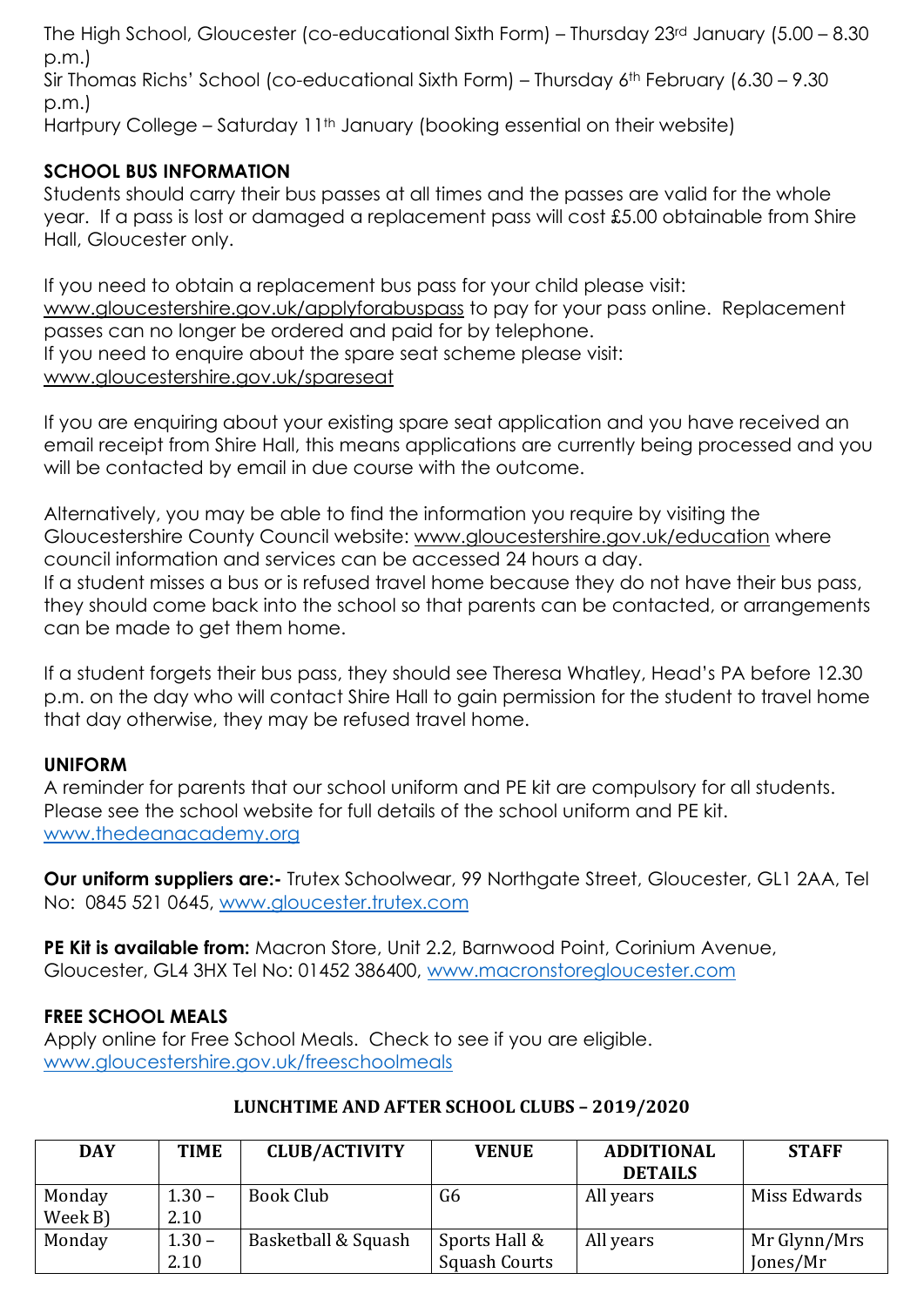|           |                  |                                                                                                                 |                                                     |                                                                                         | Stradling                                      |
|-----------|------------------|-----------------------------------------------------------------------------------------------------------------|-----------------------------------------------------|-----------------------------------------------------------------------------------------|------------------------------------------------|
| Monday    | $1.30 -$         | Lunchtime                                                                                                       | C <sub>6</sub>                                      | All years - bring                                                                       | Ms McCormick                                   |
|           | 2.10             | Homework Club                                                                                                   |                                                     | your lunch along                                                                        |                                                |
| Monday    | $3.15 -$<br>4.30 | Duke of Edinburgh                                                                                               |                                                     | Boys & girls in<br>year 9 - 11                                                          | Ms Paton                                       |
| Monday    | $3.15 -$<br>4.30 | After School<br>Homework Club<br>Free Late Bus -                                                                | Y1                                                  | All years                                                                               | Ms McCormick                                   |
|           |                  | please book in<br>Resources at break or<br>lunchtime. Bus will<br>leave school at<br>approximately 4.40<br>p.m. |                                                     |                                                                                         |                                                |
|           |                  |                                                                                                                 |                                                     |                                                                                         |                                                |
| Tuesday   | $1.30 -$<br>2.00 | <b>Biology Boosters &amp;</b><br>Cake!                                                                          | S <sub>8</sub>                                      | Year 10 & 11<br>Exam practice<br>with a sweet treat<br>to get the brain<br>cells going! | Mrs Rowlands                                   |
| Tuesday   | $1.30 -$<br>2.00 | Ecoclub                                                                                                         | E11                                                 | All years                                                                               | Mrs Price                                      |
| Tuesday   | $1.30 -$<br>2.10 | Badminton & Squash                                                                                              | Sports Hall &<br><b>Squash Courts</b>               | All years                                                                               | Mr Glynn/Mrs<br>Jones/Mr<br>Stradling          |
| Tuesday   | $1.30 -$<br>2.10 | Lunchtime<br>Homework Club                                                                                      | C6                                                  | All years - bring<br>your lunch along                                                   | Ms McCormick                                   |
| Tuesday   | $3.15 -$         | <b>After School</b>                                                                                             | Y1                                                  | All years                                                                               | Ms McCormick                                   |
|           | 4.30             | Homework Club                                                                                                   |                                                     |                                                                                         |                                                |
|           |                  | Free Late Bus -<br>please book in<br>Resources at break or                                                      |                                                     |                                                                                         |                                                |
|           |                  | lunchtime. Bus will<br>leave school at                                                                          |                                                     |                                                                                         |                                                |
|           |                  | approximately 4.40<br>p.m.                                                                                      |                                                     |                                                                                         |                                                |
| Tuesday   | $3.30 -$<br>4.30 | <b>Trebuchet Club</b>                                                                                           | <b>P5</b>                                           | Year 9                                                                                  | Miss Lewis<br>Mrs Creed<br>Mr Webb<br>Mr Swain |
| Tuesday   | $3.30 -$<br>4.30 | <b>Creative Writing Club</b>                                                                                    | G <sub>5</sub>                                      | All welcome                                                                             | Mr McNeill                                     |
| Tuesday   | $3.30 -$<br>4.30 | Year 11 Geography<br>Revision                                                                                   | E11                                                 | Year 11                                                                                 | Mrs Price                                      |
|           |                  |                                                                                                                 |                                                     |                                                                                         | Mrs Charles                                    |
| Wednesday | $1.30 -$<br>2.10 | Clay Club                                                                                                       | A1                                                  | Year 7, 8 & 9<br>(Week B only)                                                          |                                                |
| Wednesday | $1.30 -$<br>2.10 | Code Club                                                                                                       | Y block                                             | All years                                                                               | Mr Warren                                      |
| Wednesday | $1.30 -$<br>2.10 | Football & Squash                                                                                               | Sports Hall/<br>Astroturf &<br><b>Squash Courts</b> | All years                                                                               | Mr Glynn/Mrs<br>Jones/Mr<br>Stradling          |
| Wednesday | $1.30 -$         | Lunchtime                                                                                                       | C6                                                  | All years - bring                                                                       | Ms McCormick                                   |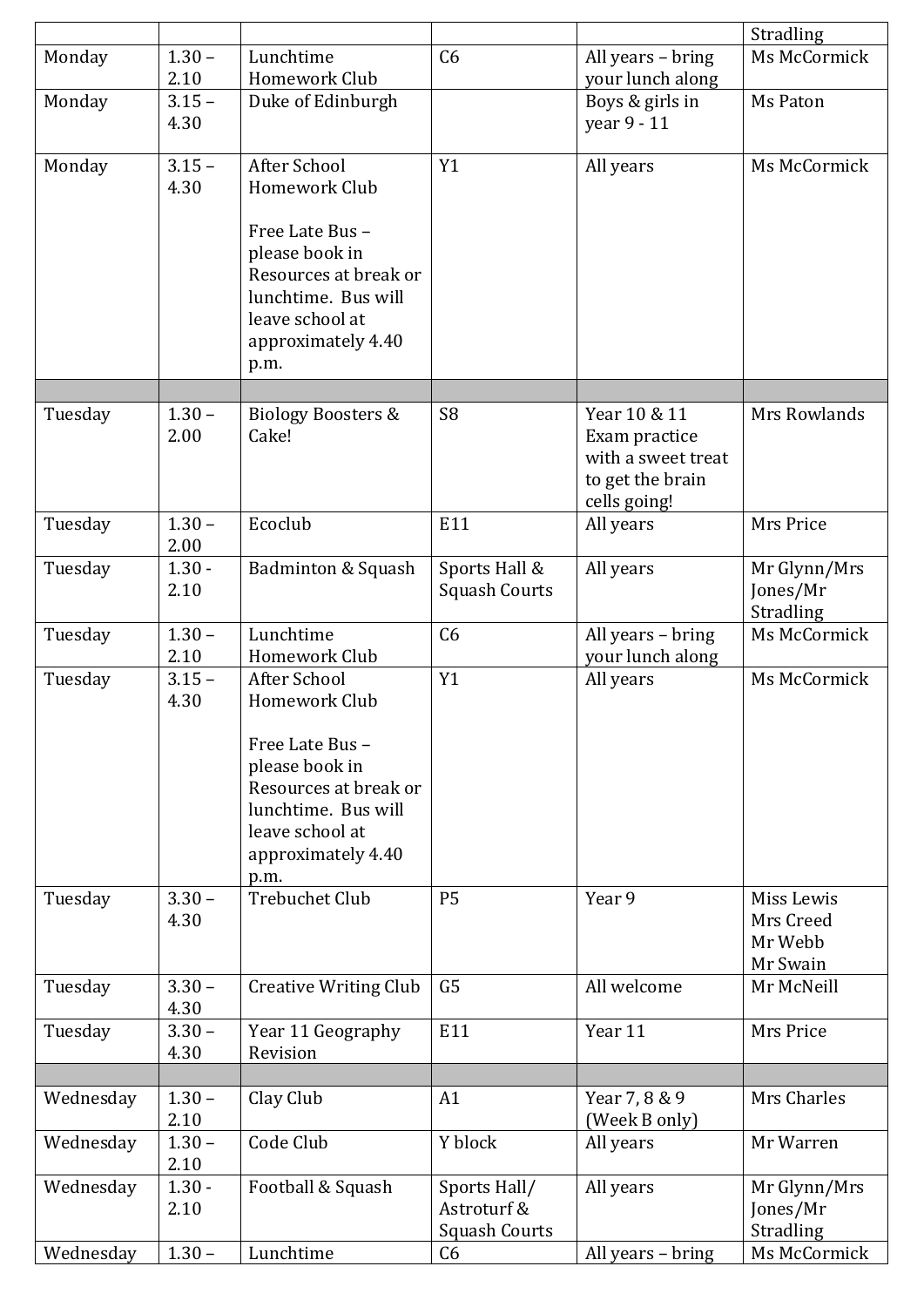|           | 2.10             | Homework Club                      |                      | your lunch along                    |              |
|-----------|------------------|------------------------------------|----------------------|-------------------------------------|--------------|
| Wednesday | $3.15 -$<br>4.30 | After School<br>Homework Club      | Y1                   | All years                           | Ms McCormick |
|           |                  |                                    |                      |                                     |              |
|           |                  | Free Late Bus -                    |                      |                                     |              |
|           |                  | please book in                     |                      |                                     |              |
|           |                  | Resources at break or              |                      |                                     |              |
|           |                  | lunchtime. Bus will                |                      |                                     |              |
|           |                  | leave school at                    |                      |                                     |              |
|           |                  | approximately 4.40<br>p.m.         |                      |                                     |              |
| Wednesday | $3.30 -$         | <b>KS3 Booster Sessions</b>        | S <sub>6</sub>       | Open to Year 7 & 8                  | Mr Webb      |
|           | 4.30             |                                    |                      | who need a bit                      |              |
|           |                  |                                    |                      | more guidance or                    |              |
|           |                  |                                    |                      | would like some                     |              |
|           |                  |                                    |                      | extra support                       |              |
| Wednesday | $3.30 -$         | Physics Exam                       | S <sub>1</sub>       | Year 10 & 11                        | Mr Child     |
|           | 4.30             | <b>Booster Session</b>             |                      |                                     |              |
| Thursday  | $1.30 -$         | Debate Club                        | G <sub>6</sub>       | All years                           | Miss Edwards |
| (Week B)  | 2.10             |                                    |                      |                                     |              |
| Thursday  | $1.30 -$         | Nurture Club                       | Nurture Room,        | Year 7 Nurture                      | Miss Buckley |
|           | 2.10             |                                    | inside the           | <b>Group Students</b>               |              |
|           |                  |                                    | Library              |                                     |              |
| Thursday  | $1.30 -$         | Clay Club                          | A1                   | Year 7, 8 & 9                       | Mrs Charles  |
|           | 2.10<br>$1.30 -$ | Girls Who Code Club                | Y block              | (Week A only)<br>All years (girls   | Mr Warren    |
| Thursday  | 2.10             |                                    |                      | only)                               |              |
| Thursday  | $1.30 -$         | Netball, Table Tennis              | Sports Hall,         | All years                           | Mr Glynn/Mrs |
|           | 2.10             | & Squash                           | Studio &             |                                     | Jones/Mr     |
|           |                  |                                    | <b>Squash Courts</b> |                                     | Stradling    |
| Thursday  | 1.30             | Lunchtime                          | C <sub>6</sub>       | All years - bring                   | Ms McCormick |
|           | 2.10             | Homework Club                      |                      | your lunch along                    |              |
| Thursday  | $3.15 -$         | After School                       | Y1                   | All years                           | Ms McCormick |
|           | 4.30             | Homework Club                      |                      |                                     |              |
|           |                  | Free Late Bus -                    |                      |                                     |              |
|           |                  | please book in                     |                      |                                     |              |
|           |                  | Resources at break or              |                      |                                     |              |
|           |                  | lunchtime. Bus will                |                      |                                     |              |
|           |                  | leave school at                    |                      |                                     |              |
|           |                  | approximately 4.40                 |                      |                                     |              |
|           |                  | p.m.                               |                      |                                     |              |
| Thursday  | $3.20 -$<br>4.00 | <b>Additional Maths</b><br>Lessons | P1                   | Year 11                             | Ms Meredith  |
| Thursday  | $3.30 -$         | Year 11 History                    | E14                  | Year 11                             | Mr Hole & Mr |
|           | 4.30             | Revision                           |                      |                                     | Grant        |
| Thursday  | $3.30 -$         | A Level Science                    | S <sub>8</sub>       | Year 9, 10 & 11                     | Mrs Rowlands |
|           | 4.30             | <b>Practical Sessions</b>          |                      | Term 1 & 2 will be                  |              |
|           |                  |                                    |                      | A Level Biology                     |              |
|           |                  |                                    |                      | practicals – get a                  |              |
|           |                  |                                    |                      | taste of some of                    |              |
|           |                  |                                    |                      | the types of<br>practicals you will |              |
|           |                  |                                    |                      | be doing if you                     |              |
|           |                  |                                    |                      | were to pursue                      |              |
|           |                  |                                    |                      | Science at A Level                  |              |